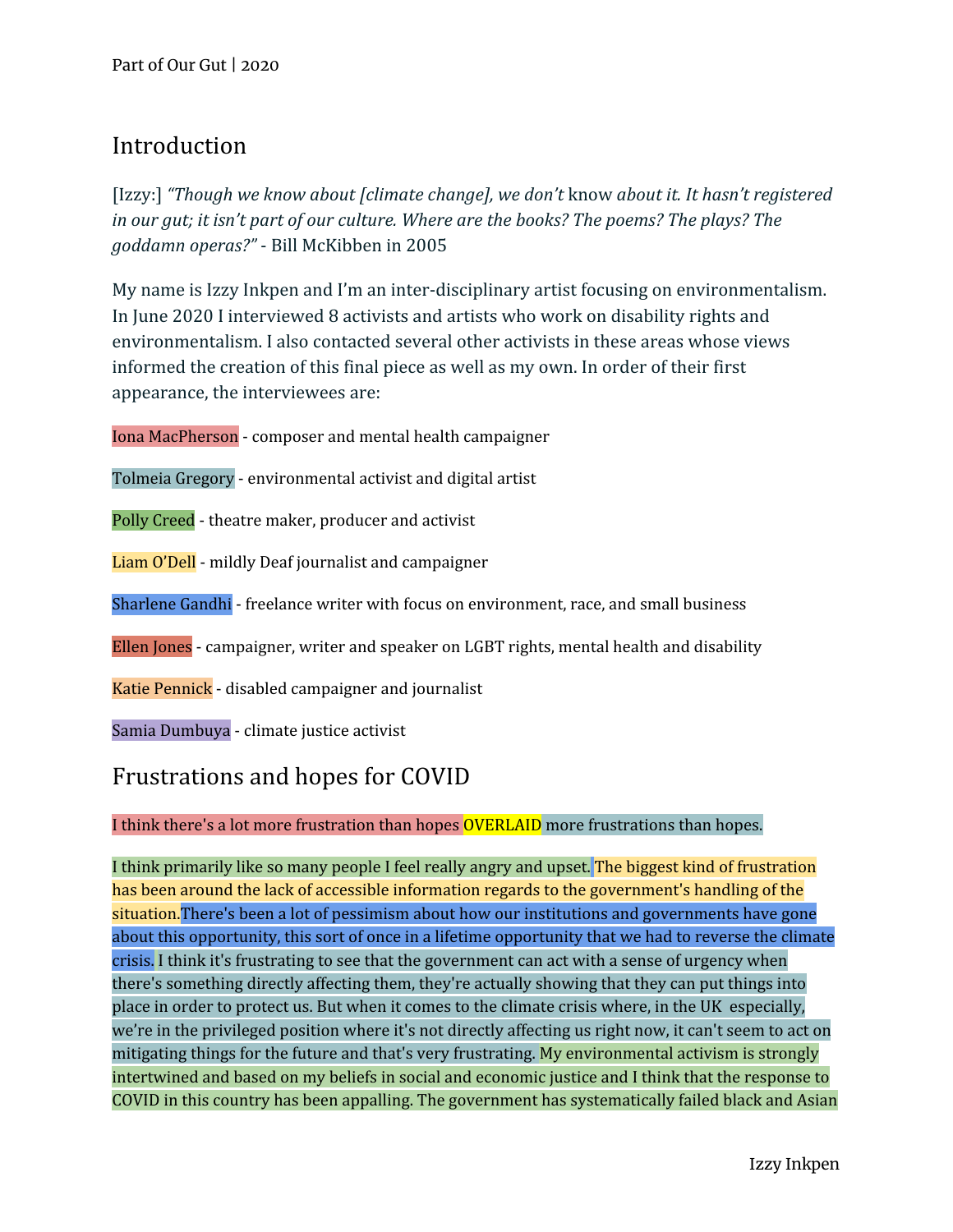people, it's systemically failed elderly and vulnerable people, it's failed women, it's failed people with disabilities. And as always they prioritize GDP and income over the lives and the quality of life of the most vulnerable. We only have to look at the sorts of large-scale enterprises that have been bailed out, whether that's airlines in the UK or oil and gas companies in the states, it's seen in a vacuum. So the response to COVID-19 has largely been to do with dealing with the immediate effects and not necessarily strategising for the long-term impacts that the crisis is going to have, but moreover it's failed to look at the fact that the pandemic affected marginalised people significantly more. It's just a lack of understanding, a lack of foresight, a lack of planning, and from speaking to so many disabled people in a whole range of different situations, there is this overwhelming feeling of just being completely forgotten about.

So I just think it's really kind of harrowing seeing how this has played out and, in a way, exaggerated issues have been exacerbated so much so many of the inequalities and injustices OVERLAID injustices and the issues that deaf people face I think the pandemic highlighted the cracks of society because environmental justice is social justice. It isn't just about plants and animals, it's about the people and the planet itself like the relationship between the two.

However, I'm also cautiously optimistic. So I think what this might have done is it might have clarified kind of very violently the cost of putting profit before life, I think having the whole population experience a barrier to what they would usually do, I think has been quite eye-opening for some; but it is an experience of having a barrier put to what you want to do, something that is outside of your control and something that is in society; a taste of that vulnerability.

we've also realised is the sort of emotional value that comes with slowing down and you know we don't necessarily need to be darting all over the place in order to be happy. You can recraft your definition of happiness that doesn't necessarily include things like foreign travel or indulgent experiences that we've traditionally grown up to associate with success and with happiness, so I think that's been really powerful for a lot of people. People have been forced to be creative with the way they contribute to the environmental movement and I've seen lots of more interactions between people in Europe and people across other continents as well. So I've been seeing more and more activists from the Global South be more involved which is one of the good things that have come out from COVID. I think people keep talking about the new normal, at some point they'll decide that the COVID response is done and everything will go back to normal there's gonna be a new normal that's happening, we're not going to go back to our old way of life; how can you go back to normal when normal was so horrendous in the first place? But I think the crisis has actually given people who maybe have privilege and who aren't aware of the issues going on, the time to reflect OVERLAID chance to reflect to think about how we can change behaviour, how we can reshape society, because this clearly is not working.

There's sort of an equal shred really of pessimism and optimism, or hopes and frustrations if you like, in that from the bottom-up I see a lot of potential change; we're seeing normal people realising it's a big issue from the top-down I don't necessarily see it in that respect, when it comes to the government, when it comes to high-level officials it doesn't seem to be moving as quickly or at all. As an activist I don't look to the government for permission to act in a certain way, I think especially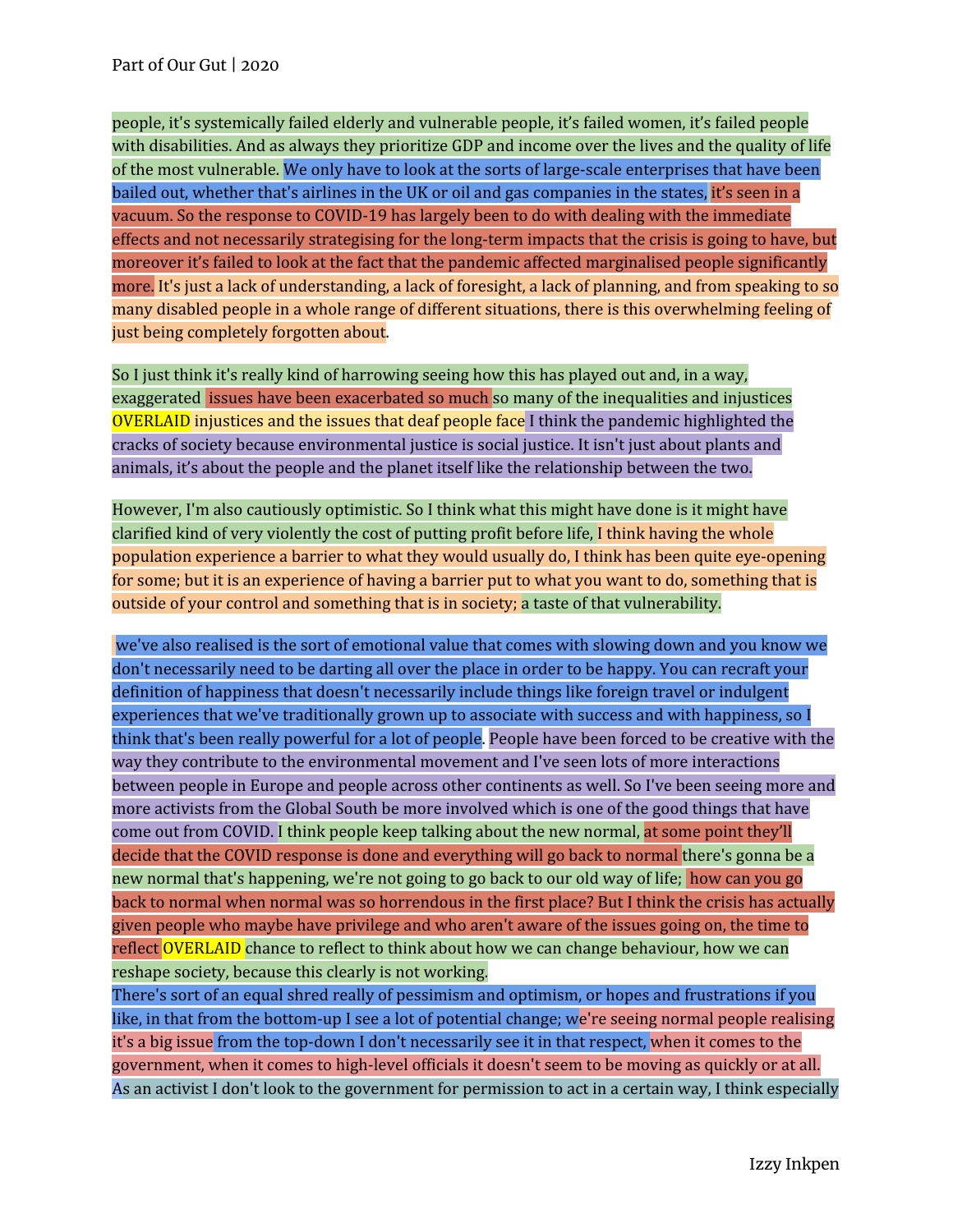the government we have now I don't particularly want to always look at what they have to say

#### Art in activism

Activism is essentially, I see it as creative problem-solving; it's working out - you've got a problem and how can you creatively approach it to solve the issue? And it's often through means that aren't necessarily conventional. I think for me in a weird way, I was never really that creative until I started campaigning and I started doing activism because that necessitated me to think about how I wanted to communicate messages that were complicated and difficult but in an accessible way. That's the role that the writing plays, for me, that interplay between creativity and making sure you're actually communicating something useful. I just think art is such a powerful tool when it comes to talking about these issues. Mental health is often spoken about in quite a scientific, quite an inaccessible and academic way, which means that the average person and the average young person in particular won't really have the vocabulary or education to be able to access that information. Art is accessible; it's visual, it's eye-catching, it's just different and I feel like it engages with lots of people from different communities, rather than me just reading out statistics and reciting government documents at people. Musically I want to try and make those conversations more accessible and make those feelings seem more natural than they do when you're reading through a 40 page paper. They were more than just a fun little illustration and more of a labeling device and a tool to actually carry on the conversations in a really easy and accessible way. That wasn't until I realised I could incorporate that into a form of activism in itself.

I think there is such power in hearing people tell their own stories and something that I've always, always - literally this is a lifelong feud I've had with the media and journalism - is this very voyeuristic or othering approach to covering topics about disability. I think the stories and language really shape who we are and what we do, so whose stories we tell and what the stories look like and sound like, and the perspectives they're coming from change behaviour. I think when it comes to activism I'm sort of quite interested in how communication works and I don't mean that in the bog-standard way of giving someone a call or writing an email, but really how does somebody ingest the information that you're receiving - or they're receiving rather - and do something with it. And I think we live in a world where there are thousands and thousands of ways to do that, but we don't always use them in the best way. I think they're also things that bring me great joy, and I think for our activism to be sustainable it has to bring us joy and it has to be well informed,

I think theatre writing as a medium as opposed to other art forms, I like because it offers a chance to engage in quite a complex, nuanced, and wriggly debate often, and it can be kind of discursive and you can get immediate feedback in a way that perhaps some other mediums don't really offer you the chance to kind of tackle complexity in the same way, and so that's what I like about writing in theatre. You know you're in an auditorium with probably a couple of hundred people sharing a collective experience - a collective live experience sorry – and I think I found that quite an exciting thing to explore. So my work in relation to arts journalism and campaigning in particular it's been encouraging more of the captioned performances or more access provisions for deaf and hard of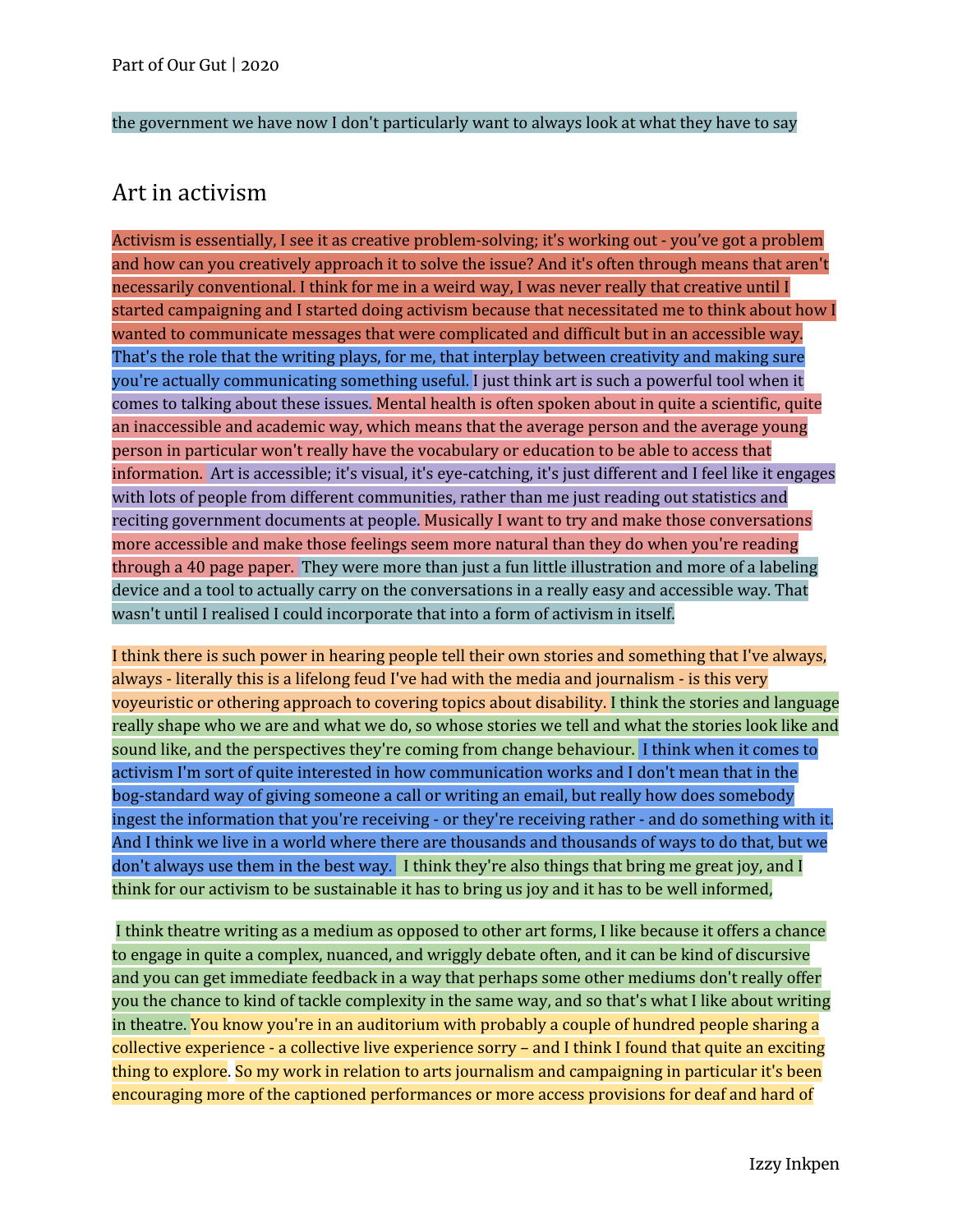hearing people. So yeah it's often been about kind of ensuring that theatres have a very considered approach to making their content – whether that's online or whether that be on the stage – as accessible as possible

# Access to art during COVID

In terms of specifically art itself I think it's been great to actually see theatre performances put online and access to books being available. I think it's really interesting how, for example, institutions like museums and galleries - how the access to art that disabled people and other folks have been asking for for years and been told was completely impossible, suddenly became possible when able-bodied folks were asking for it. I think it shows how much better it would be if those were readily available anyway and obviously funding and everything else has to come into that but I think it's shown how much people who cannot access, for example, theatre who can't pay for tickets, who can't get to London, for example, really want to engage with theatre. I think theatres need to work harder to make their spaces accessible - physically, economically, socially, culturally. I think it's also a model that only really works for the supersize big-budget theatre, which also really diminishes the diversity of voices and stories we see being told, it all becomes quite kind of homogeneous. I think it's just annoying that it's taken a pandemic for that resource to become available, because lots of people can't access the theatre. As theatres moved online at this time it has been very disappointing that the large majority of them still aren't captioned. It's just a shame that that kind of commitment and that awareness hasn't transitioned to online content. Especially when you know captioning and accessibility should always be considered from the get-go rather than it being something that is an afterthought or something which has to be reminded, or something deaf people or activists or disability campaigners have to remind the theatres about once the show has been put online. I think it's hopefully gonna make people re-evaluate what it means to engage with art and who can engage with art, because there is no part of, there's no theme in art I can think of where it wouldn't be, not only relevant to disabled people, but also really really important and also adding another layer of understanding and depth to think about "okay, well how does the disabled body interact with this art? How is this informed experience?" And I think museums have always kind of dismissed disabled people as something that are quite a rare occurrence or - you know disability is the largest minority group, it's a fifth of all people, a fifth of all adults and in for example LGBT communities that's a higher proportion. You can't really take a blanket approach to disability or to access when loads of different people have different access needs. But I think in terms of that, it's important that an environment is changed to suit the needs of the individual, rather than have the individual try to adjust or change to fit the environment. An environment is much easier to adapt and to mould and shape to suit the needs of individuals, rather than have a disabled individual go out of their way to access something that still remains inaccessible to them.

I think often when theatre is live-streamed, it's done in a very kind of conventional way; and it's just a play that's filmed on stage. I do wonder where theatre will be going next in terms of digital content, because I know the National Theatre for example in the past I think kind of said "oh we're not really looking into moving more of our content online now, not just yet" but then obviously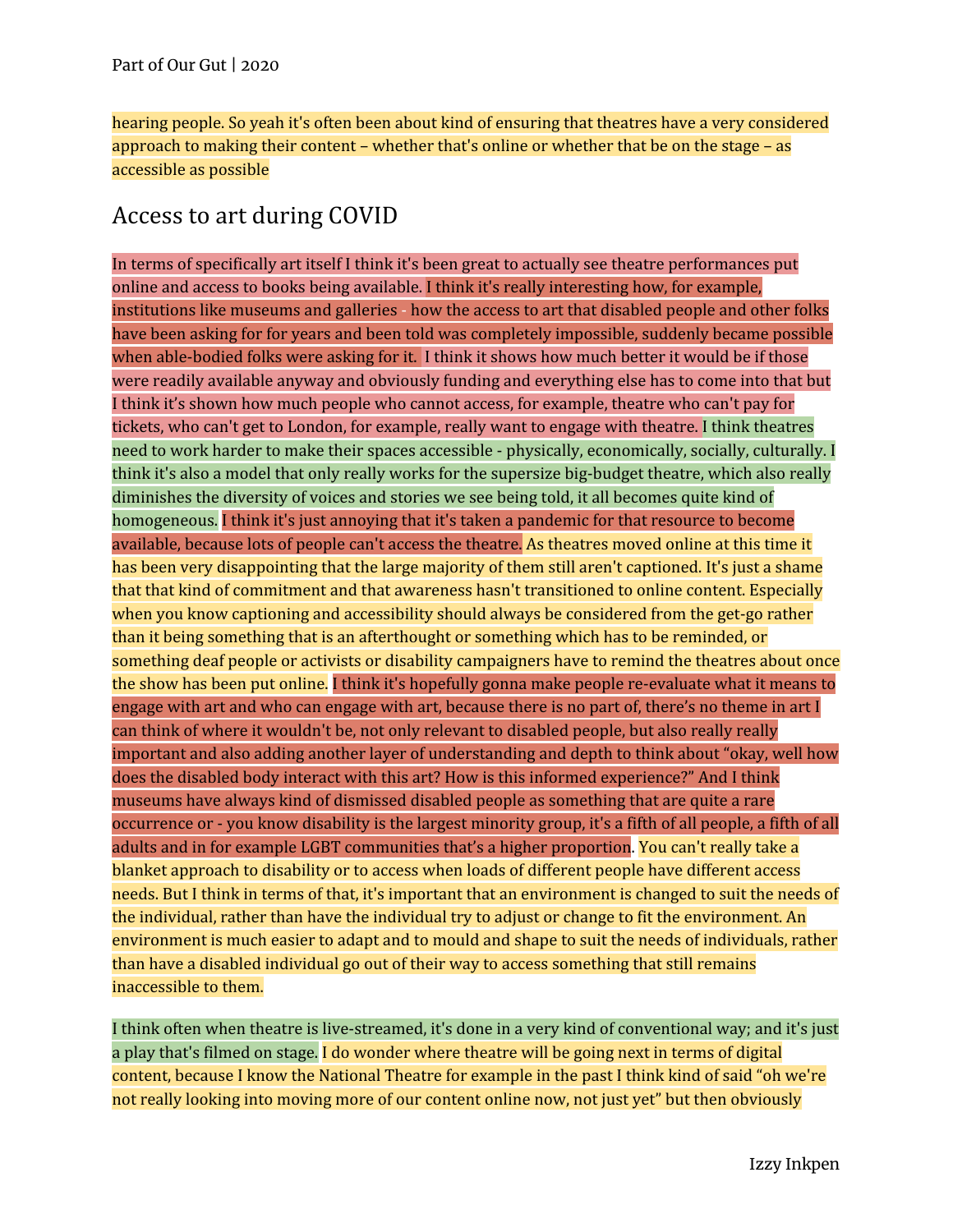Coronavirus happened and that switch has now happened. So I'd be intrigued to see how theatres pursue digital content going forward as a way to generate income or generate interest or whatsoever. I am really excited by other digital formats and mediums, for example the rise of audio dramas and podcasts; I think it's really challenging the way we tell stories and again, like I said, making us think about what's worth telling and how we tell it. I've seen lots of great art online and yeah it's been beautiful to see as well, I've seen lots of activists from the African continent take pictures of their lands and talk about how it's important to protect these lands and I've seen more voices that you don't usually hear on the day-to-day basis before COVID, which is interesting. I don't know why that's the case but I've definitely seen more marginalized voices occupy digital spaces. Though ultimately I do think just with any kind of activism or any kind of theatre or artform, I think that there is something really irreplaceable about people gathering and sharing ideas and dismantling systems and stories and things together. So it's also made me cherish that more I think.

# Creating art and change during COVID

I feel like digital spaces allow faster exchanges of information, whereas with a panel talk you have to like meet me at the end of the event, if you have time, and I will say stuff I recommend, whereas on Zoom I can literally just drop a link or share a Google Doc. I think it's been great, I've seen more and more people from that talk actually have online discussions on their own social media platforms, people have been very receptive to it and I don't think that would have happened if it was just a real life event. I think I've actually moved a lot of my writing and my words if you like - I think I've like moved away from writing and I'm just thinking words now - I've moved a lot of my words and my speaking to sort of Instagram Lives, a lot of short videos, captions I think can be really powerful when you use them well. It sort of goes back to what I was saying about the value that being succinct has in communication and getting a message across, and I think all of that really is just going to change journalism and activism for the better. Technically you know the physical way of recording has been very different obviously, because we weren't able to go into a studio to record so it's all, as we're doing right now, recording remotely over Zoom and doing simil-recs in that way. So that's the biggest difference I've seen, which is I think brilliant in a way, because it means you have access to people that you wouldn't have had access to otherwise. I took part in a panel talk with the Courtauld Gallery and it was about what museums can do more about climate change. So before COVID I don't think I would have got the space I would have got on the panel. It was because of COVID I got the space on the panel because they, I think before they were just accessing people within arm's reach, but then when COVID happened they looked for people online and then I was approached for it and I was able to be part of the discussion. I think it's made people re-evaluate how effective online things can be if done well. We see a lot of things like "tweeting isn't social action etc etc" which I personally see as really quite ableist. As young people we tend to prioritise opportunities that make us financially stable. We feel like the system that we live in doesn't permit us the time and the space to fully pour our efforts into causes that we truly care about. So I guess that kind of links into COVID right now, where people are given the time and space and I've seen a rupture of voices in the climate justice movement and it has been so beautiful to see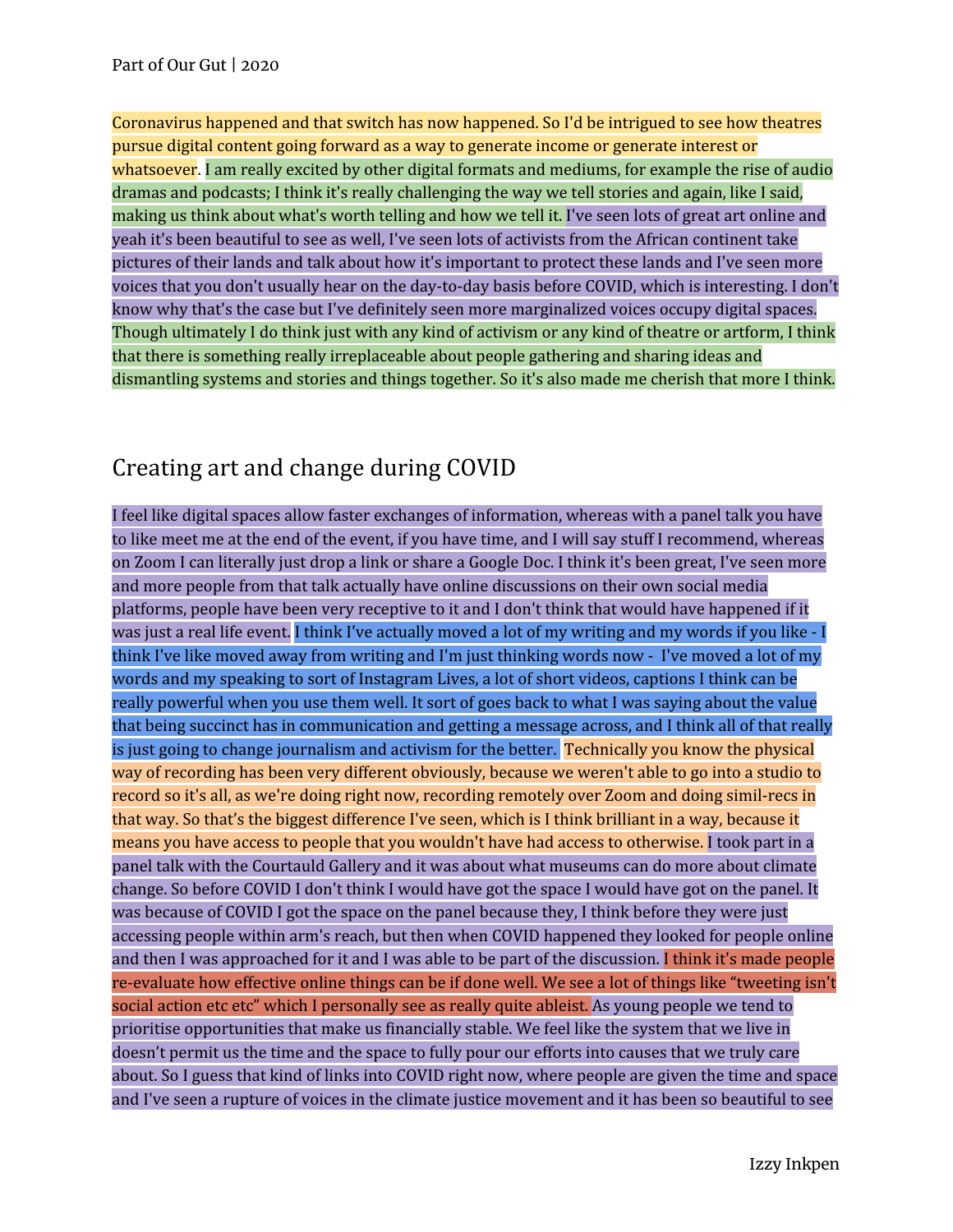online as well. I've seen lots of digital art, I've just seen lots of artists speak out against this and I guess a couple of years ago I didn't think that was the case, I didn't think many people cared, but I was wrong - I just think people needed the time and space to raise their voices about it. We've all now, due to lockdown, had a taste of what it's like to to have a barrier to the things that we want to do, so I think it might have shifted - maybe, maybe shifted people's perspective a little bit, and that's what we're really looking for as disabled activists, it's just a little bit of a shift that we can hook onto and run with and build momentum on. So obviously we're going to take this as an opportunity and try and tap into people's empathy and understanding that way.

But I've also weirdly used my online platforms less, and I think that's because so many of us are online because we don't really have anything else to do or we want ways to fill our time, that it's kind of become overwhelming. Like there are so many resources being posted and so many thoughts constantly just being posted because everybody is just on social media that it's become a bit overwhelming to constantly be taking that in and constantly refreshing. At the start of lockdown I very much found that art wasn't - I wasn't really focused on activism as much because I was just dealing with being thrown into self isolation and living on my own and I just didn't have the capacity to really do it, so gradually as I moved through things and got more used to the situation, I did come back to art more specifically. And I think it wasn't necessarily for other people at that point either, it was just myself and my own creativity, I found that I really needed to get hands-on with it, and I did collaging and things like that. I've been experimenting with things that really are not part of my creative lexus at all; I did some workshops on illustration and literally just scribbles of urban places, which I just found to be so soothing It was more about that sense of comfort that I think creativity brings for me just having that time where you're not constantly clock watching, you're not constantly thinking what's coming next, has been monumental I think for me,

But I also think a lot of people have found different ways to artistically express themselves, so like things that aren't necessarily as commonly viewed as artistic expression like knitting and crochet and bakingOVERLAID baking banana bread or people growing stuff in their garden which can also be really helpful coping tools, whilst also being artistic, It's people being, I don't know, self-sufficient and not relying on these systems that are around us like going to the supermarket to buy herbs and stuff it's like "no, you can just do that yourself." I think yeah that's actually a really cool aspect of it even though planting stuff isn't necessarily art, but it's that hands-on like "oh I can actually do things myself now that I have the time."

### Effect on young emerging artists

It's just literally been that a blessing of time to write, and then redraft, and then try different sentence structures, and going back to what I was saying earlier about trying out new mediums. I would not have had the time to do that had I been on autopilot like I normally am. So just having that space really to be creative and to experiment is a massive blessing. I think it's been a great outlet. It's given me a chance to feel like I'm able to do something, I'm able to, you know, artistically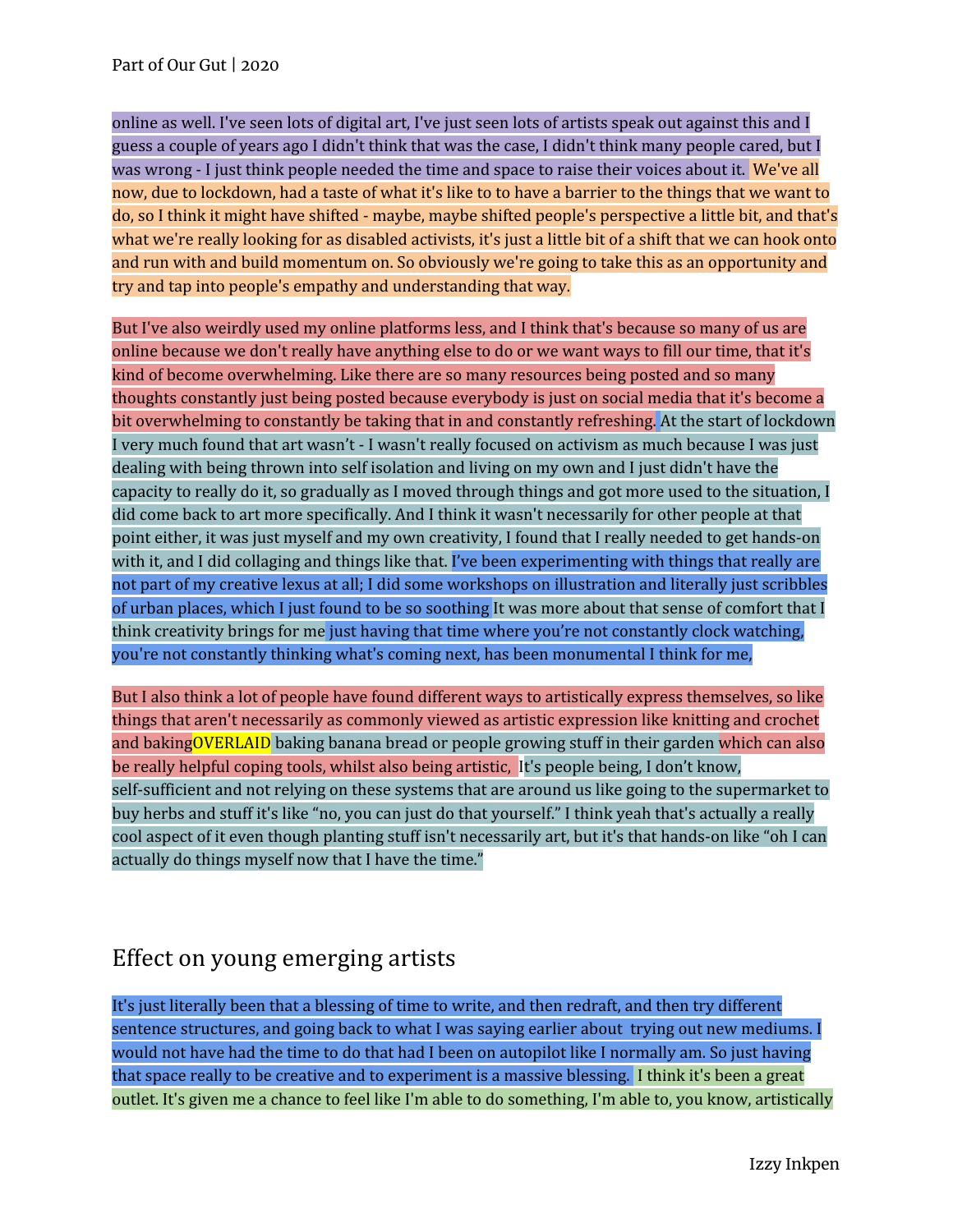reflect, I'm able to do things when kind of physically I'm confined, being able to really think about the outside world and things through writing. I think it's also, you know, In some ways lockdown and all of these things have probably aggravated and kind of exaggerated some of the things I find most difficult about writing in theatre. And I think it's also really made me think about, it's made me distill what I care about in storytelling, what are the things that are necessary for me to carry out my work, and what is worth doing. So I think it's been half and half; I think I've definitely seen more art and writing surrounding difficulties in mental health but at the same time I've seen a lot of stuff on social media from people who are having to take time off to just focus on themselves and their health, I think both of those things are important but I think it's it's important to acknowledge both sides because whilst I've heard a lot of people say "oh lockdown is really great you can just focus," when you're dealing with anxiety, for example, that for me personally has been heightened right now, I find it really difficult during a pandemic and also with everything going on with Black Lives Matter as a black woman to just focus, and I think that's a difficulty in artistic expression.

I think it's really just so devastating for them to be honest, for small organizations, for fringe theatres, for charities as well, things like youth groups as well that do a lot of outreach work; already we're seeing theatres, particularly regional ones, I know Nuffield Southampton Theatre have gone into administration. For example as a theatre composer and writer, I was meant to be taking my own show to the [Edinburgh] Fringe this year. It had been really difficult to even get it to the stage of being able to be funded because it's a show about race and a lot of people were quite hesitant to put their money there and I'd been through a lot to try and get to that stage, got a venue and everything, and then the Fringe is cancelled, which obviously it's cancelled for everyone, but when you're starting or trying to build, that would have been an amazing opportunity and that being ripped out from under you kind of means you have to start adapting to other things, and then readapting to whatever lockdown or whatever easing measures are being put in place. And I think it's interesting to be able to adapt right at the beginning of your career because you don't have those set ways of doing things and I like being able to do that. But I do think this is really important because it's in these spaces where kind of activist work and grassroots work are really incubated, it's the places where ideas are kind of fostered and allowed to grow, and if we don't have these kind of spaces that allow people to take risks, that support people that are just starting out, and that are great at really supporting diverse, emerging talent; it's going to have a massive impact throughout our arts and culture and it will have a knock-on effect on TV and film and kind of mass popular culture.

## Life and art after lockdown

The general conversation about like how things are going to go after this, because I don't think anything's returning to normality after this and I think mental health and art are weirdly two groups, or two sectors, that shouldn't go back to the way they were before things. They were both too incredibly inaccessible, I guess, areas both to partake in, to get help from, to access. As a disabled person I've often been in jobs where I've requested home working or remote working, I've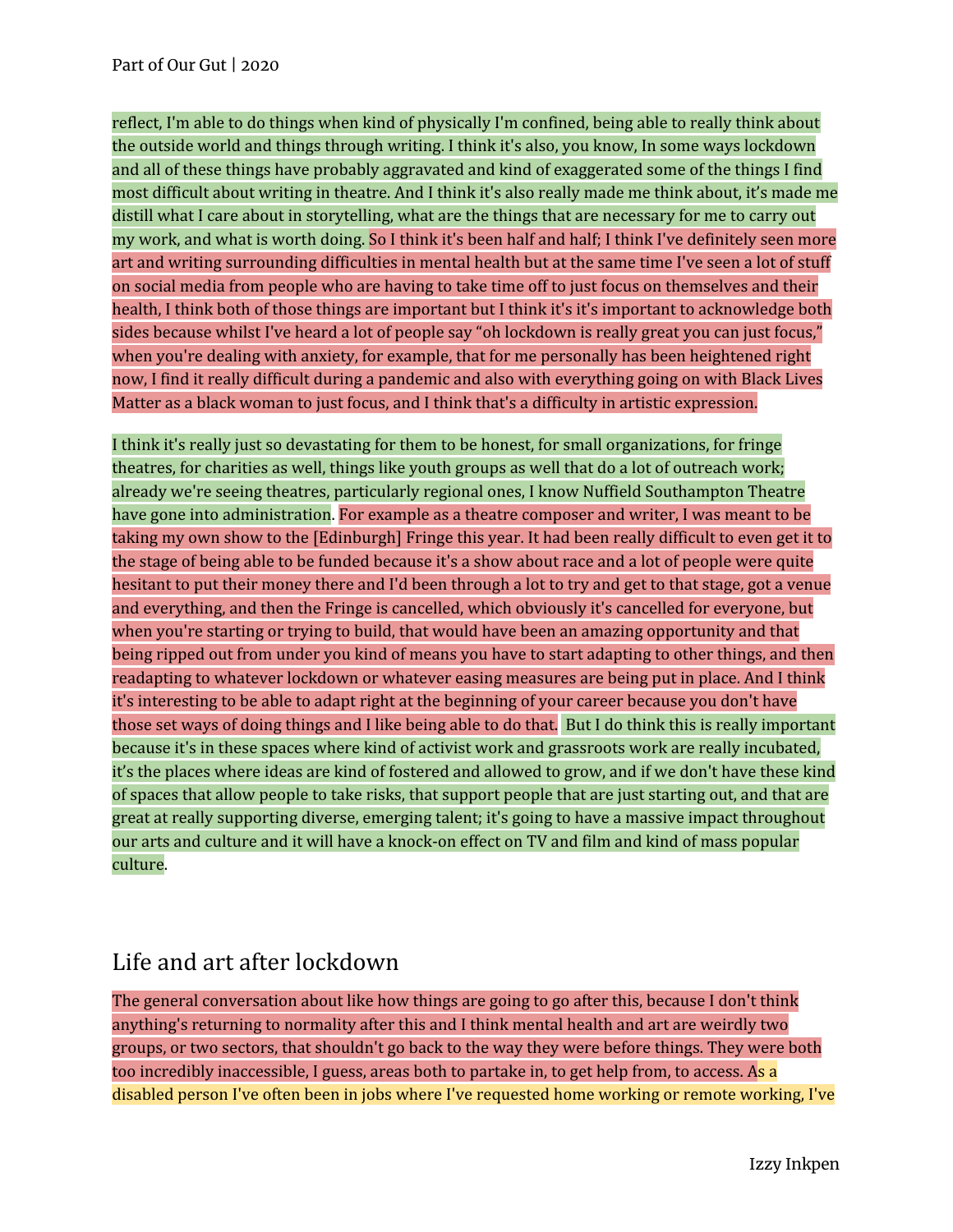requested this type of support in the workplace and employers have gone "oh sorry this is this is quite a tricky procedure to negotiate, this is quite a different, difficult support mechanism to introduce." But yet as soon as the Coronavirus pandemic happened, employers across the country are now kind of dropping everything and looking into setting up remote working. The question that we are now going to ask you, if you now refuse us access in the future, is we'll say well, you did it during Coronavirus, why can't you do it now? it will be interesting to see what learnings government service providers and others have taken away from this time in terms of accessibility and what they're going to implement going forwards. And I hope, obviously, that some of those learnings and some of those considerations are considerations of the needs of Deaf and disabled people.

I think that is why the role of activists and artists is really important in kind of contextualising what's going on and thinking about coronavirus, not only as an awful pandemic, but also how it's part of a wider picture of globalization, of neoliberalism, of capitalism, of all these things and how that's manifested itself and also, as I said, all the inequalities that have been exacerbated by it, so all the issues of race and class and gender, how all of that's been worsened by it. I don't know I think it's gonna require people to reevaluate the fact that country and I think it's gonna need - especially in Britain - deconstruct the idea that Britain is great, I think that it is about balancing COVID and climate and I think it's important for people to remember that it's okay to speak about both at the same time. It's not like talking about climate is distracting from this current issue because that takes away from the fact that they are very much connected in terms of things like social justice and things like health care. It's really important to not shy away from having the conversations we've been having for years just because we're now experiencing something specific to this time

I guess like from what I've observed from COVID is that young people do have voices. Obviously I knew that the whole time, but it's interesting that when sometimes I go to events regarding climate justice and things like that, they always talk about like "oh young people aren't speaking up enough, we need to like give them the platform, we need to like empower them." And to be fair the young people I've come across online and in real life they are already empowered, they have voices, it's just that adults tend to shut them down really quickly. I've seen amazing things on platforms like tik-tok, Instagram, and Twitter where young people are literally creating new ways of spreading information. I know when there was a Black Lives Matter protest in my town I was more - it felt better for me to go to that locally than it was to travel down to London and be amongst thousands of people, even though that's something I would have done before. So that was quite interesting I was like " I can't quite justify that right now, because there is still this, there is still a virus about, we still have to be cautious." Hopefully though I think it will, when it comes to galleries and museums and things, it will hopefully make people appreciate them more when they do start going back to them. I think it's gonna be really difficult because I definitely see how there would be a bounceback, but the situation that a lot of people are going to be in financially and a lot of institutions and theatres and art centres are gonna be in financially, might just mean that that's not possible.

I think people creating with constraints and with fewer materials and resources; it's really exciting in developing an environmentally focused practice, and it's showing that collaboration across the country and across the globe is possible without travel and you might just have to work differently